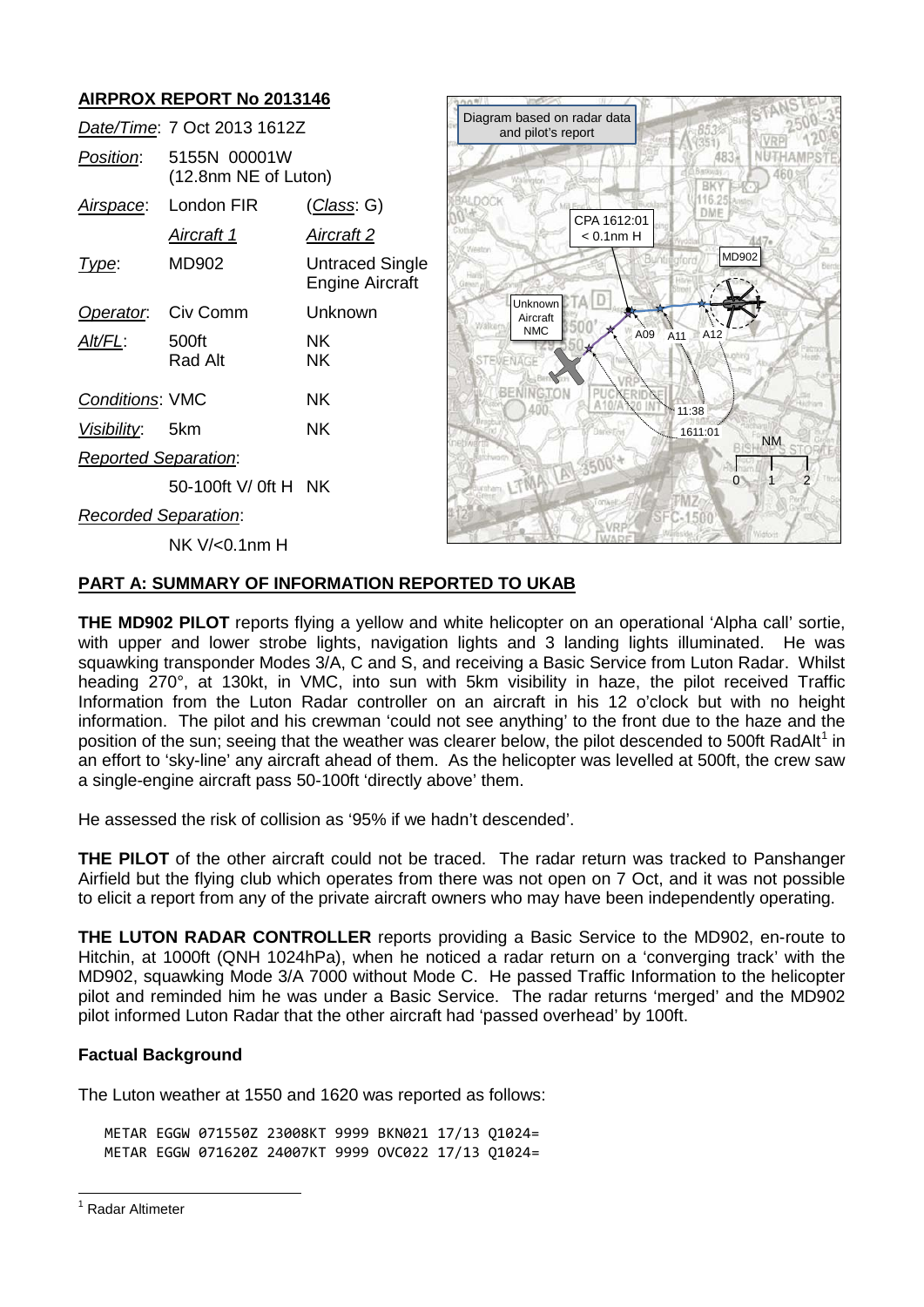### **Analysis and Investigation**

## **CAA ATSI**

ATSI had access to the report from the pilot of the MD902, the report from the Luton Radar controller, recorded area surveillance, and transcription of the Luton Radar frequency.

At 1609:17 UTC, the MD902 pilot contacted Luton Radar having been transferred from Essex Radar who had advised the MD902 pilot that he was on a Basic Service outside controlled airspace. The Luton controller cleared the MD902 pilot to enter the Luton Control Zone, for Hitchin, VFR, not above 1500ft.

At 1611:20, the Luton Radar controller advised the MD902 crew that they had traffic in their eleven o'clock at 2nm converging from the left with no height information (Figure 1) and reminded them that they were under a Basic Service. The MD902 pilot acknowledged the information.



Figure 1.

The two aircraft continued to converge until 1612:03, when their tracks crossed (Figure 2). The MD902 pilot reported that the other traffic had just passed overhead.



Figure 2.

The MD902 pilot was operating VFR in Class G airspace where he was responsible for his own collision avoidance. Under a Basic Service there is no requirement to pass Traffic Information. If a definite risk of collision exists, then a warning may be issued to the pilot.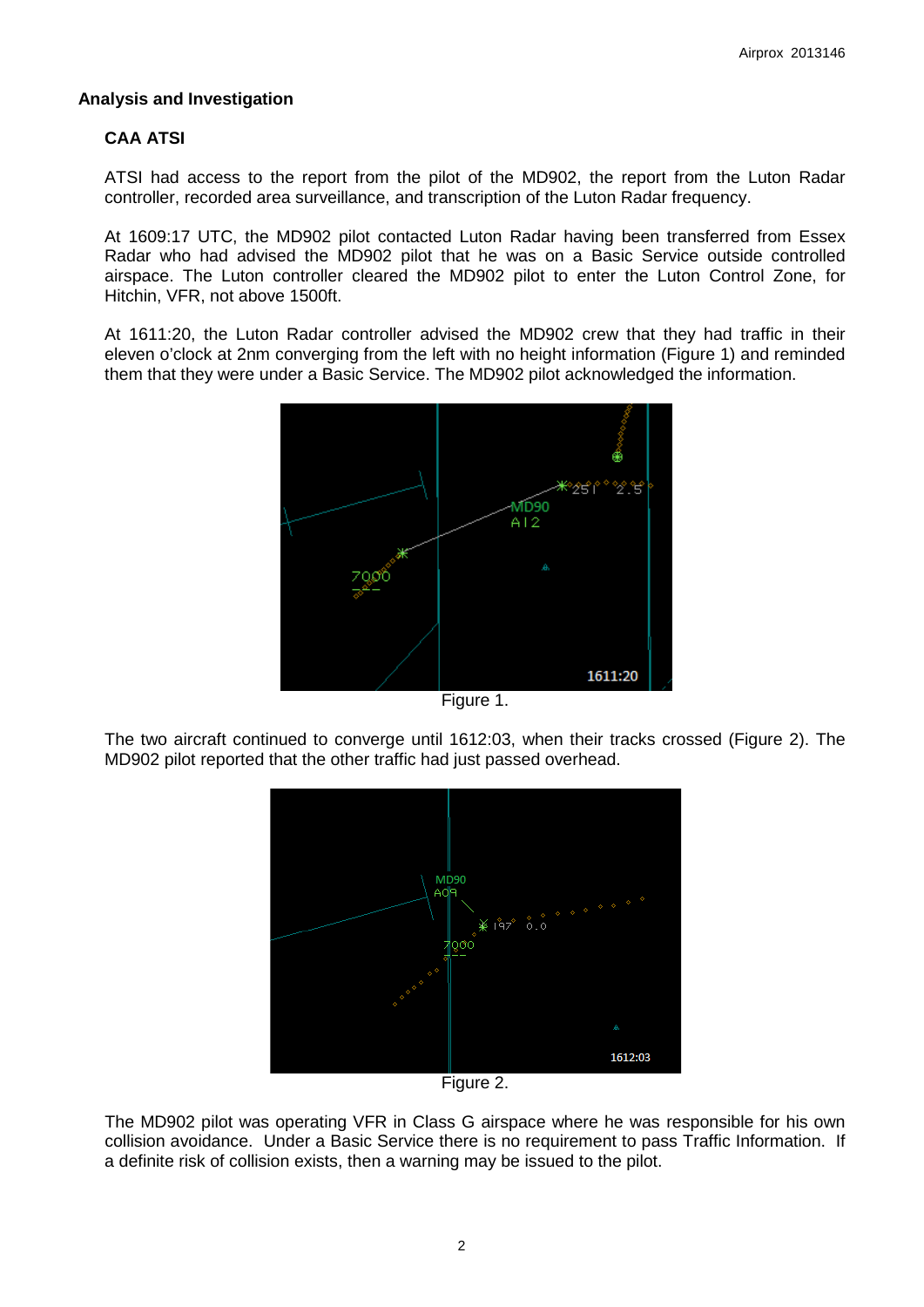### **UKAB Secretariat**

This Airprox occurred in Class G uncontrolled airspace where both pilots had equal responsibility to avoid collisions<sup>[2](#page-2-0)</sup>. The MD902 was on the right of the converging unknown aircraft and so, technically, the pilot of the unknown aircraft was required to give way.<sup>[3](#page-2-1)</sup>

#### **Summary**

An Airprox was reported by the pilot of an MD902 when an unknown aircraft passed 50-100ft above, 12.8nm to the east-northeast of Luton airport in Class G airspace. The MD902 pilot was operating VFR on a transit flight to Hitchin and was in receipt of a Basic Service from Luton Radar. The MD902 was being flown into sun and reported reduced visibility in haze. The Luton Radar controller passed Traffic Information on the unknown traffic, but the MD902 pilot did not see the aircraft and descended to 500ft in an effort to improve visibility.The CPA, recorded on radar, was <0.1nm.

### **PART B: SUMMARY OF THE BOARD'S DISCUSSIONS**

Information available included reports from the pilot of the MD902, transcripts of the relevant RT frequency, radar photographs/video recordings, a report from the air traffic controller involved, and reports from the appropriate ATC and operating authorities. The Board noted that the light aircraft could not be traced after being seen from the radar recording to land at Panshanger, and expressed their frustration that Panshanger's booking in and out procedures had not proven to be robust.

The Board first considered the actions of the Luton Controller and noted that the MD902 pilot was under a Basic Service. Under such a service, the Luton Controller would not necessarily be expected to provide Traffic Information and the Board commended him for his timely and accurate interjection.

Turning to the actions of the MD902 pilot, the Board agreed that, in receipt of the Traffic Information, the pilot's decision to descend was rational and reasonable given that 'sky-lining' can be a very effective method for pilots to spot other aircraft provided that their descent does not restrict their ability to take avoiding action; it had simply been unfortunate that the light aircraft had also been flying low. Notwithstanding, some members opined that, because the other traffic was in the MD902 pilot's 12 o'clock, he may have been better served by also turning to create lateral movement and separation between the aircraft, which could have increased the miss distance whilst also improving both pilots' chances of seeing each other. However, a member with air ambulance helicopter experience informed the Board that, given the normal tasking of these aircraft, their crews will endeavour to take the most direct routing to their destination and would be reluctant to deviate from track in order to reduce to a minimum their response time. Nevertheless, despite the emergency nature of their tasking, the Board noted that they are still subject to the Rules of the Air which require aircraft that are approaching head on to turn to the right to avoid.

All things being considered, the Board agreed that this was simply a conflict in Class G airspace. Because the MD902 pilot had seen the other aircraft too late to take effective action, and because there had been no apparent avoiding manoeuvres by the other pilot, the Board agreed that the degree of risk was Category A due to the fact that separation had been reduced to the minimum, no safety barriers had been effective in increasing separation and chance had played a major part in events.

<span id="page-2-0"></span> $^2$  Rules of the Air 2007, Rule 8, Avoiding Aerial Collisions  $^3$  Rules of the Air 2007, Rule 9, Converging

<span id="page-2-1"></span>